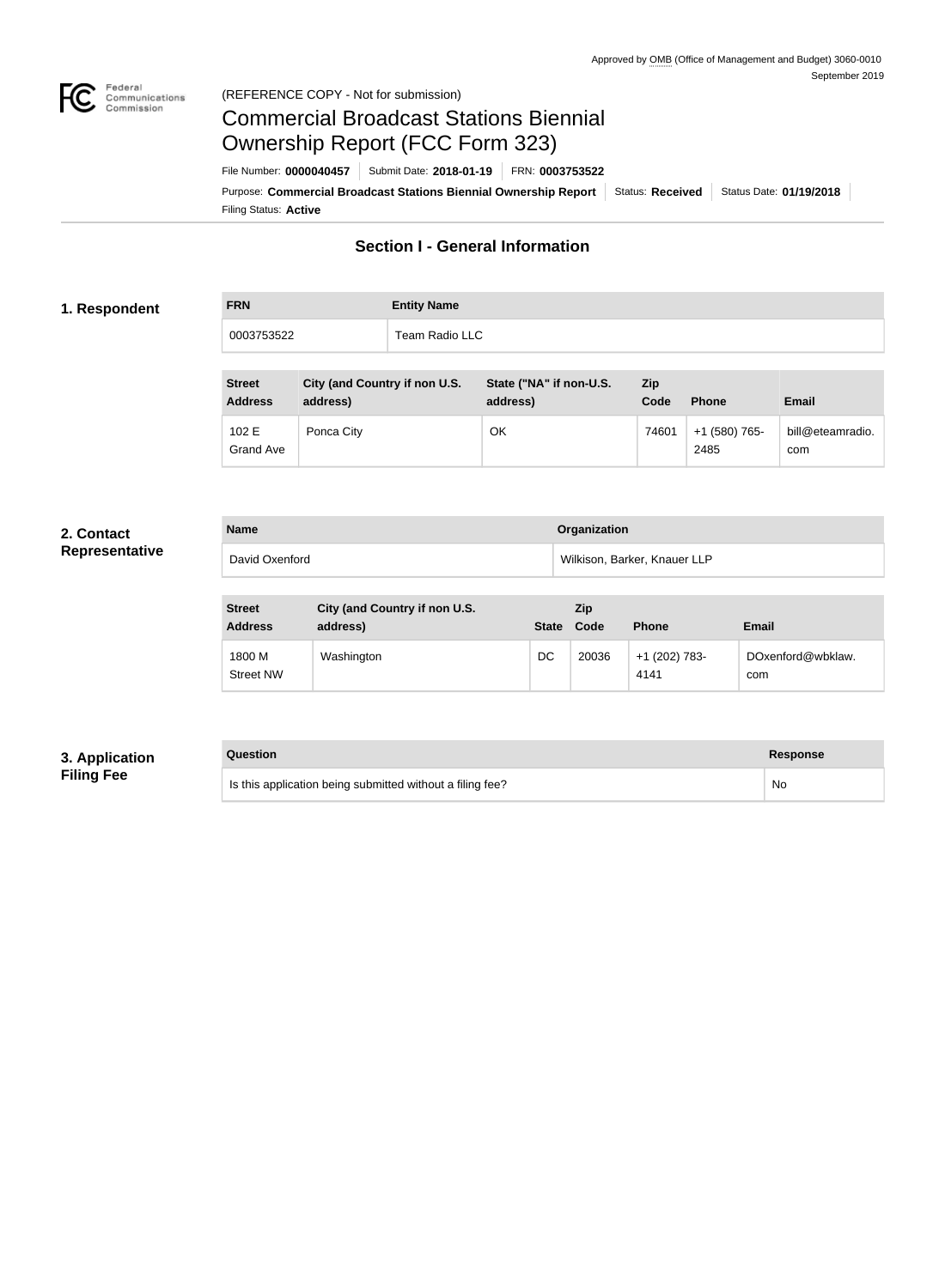| <b>Fees</b> | <b>Application Type</b> | <b>Form Number</b> | <b>Fee Code</b> | Quantity | <b>Fee Amount</b> | <b>Subtotal</b> |
|-------------|-------------------------|--------------------|-----------------|----------|-------------------|-----------------|
|             | Biennial                | Form 323           | <b>MAR</b>      | G        | 85                | \$350.00        |
|             |                         |                    |                 |          | Total             | \$350.00        |

# **4. Nature of Respondent**

| (a) Provide the following information about the Respondent: |                           |
|-------------------------------------------------------------|---------------------------|
| <b>Relationship to stations/permits</b>                     | Licensee                  |
| <b>Nature of Respondent</b>                                 | Limited liability company |

**(b) Provide the following information about this report:**

| <b>Purpose</b> | Biennial                                                                                                                                                                               |
|----------------|----------------------------------------------------------------------------------------------------------------------------------------------------------------------------------------|
| "As of" date   | 10/01/2017                                                                                                                                                                             |
|                | When filing a biennial ownership report or validating<br>and resubmitting a prior biennial ownership report, this<br>date must be Oct. 1 of the year in which this report is<br>filed. |

### **5. Licensee(s) and Station(s)**

#### **Respondent is filing this report to cover the following Licensee(s) and station(s):**

| Licensee/Permittee Name | <b>FRN</b> |
|-------------------------|------------|
| Team Radio LLC          | 0003753522 |

| Fac. ID No. | <b>Call Sign</b> | <b>City</b>      | <b>State</b> | <b>Service</b> |
|-------------|------------------|------------------|--------------|----------------|
| 35485       | <b>KPNC</b>      | PONCA CITY       | OK           | <b>FM</b>      |
| 43733       | <b>KOKB</b>      | <b>BLACKWELL</b> | OK           | AM             |
| 52678       | <b>KLOR-FM</b>   | PONCA CITY       | OK           | <b>FM</b>      |
| 62346       | <b>KOKP</b>      | <b>PERRY</b>     | OK           | AM             |
| 62348       | <b>KOSB</b>      | PERRY            | OK           | FM             |

# **Section II – Biennial Ownership Information**

### **1. 47 C.F.R. Section 73.3613 and Other Documents**

Licensee Respondents that hold authorizations for one or more full power television, AM, and/or FM stations should list all contracts and other instruments set forth in 47 C.F.R. Section 73.3613(a) through (c) for the facility or facilities listed on this report. In addition, attributable Local Marketing Agreements (LMAs) and attributable Joint Sales Agreements (JSAs) must be disclosed by the licensee of the brokering station on its ownership report. If the agreement is an attributable LMA, an attributable JSA, or a network affiliation agreement, check the appropriate box. Otherwise, select "Other." Non-Licensee Respondents, as well as Licensee Respondents that only hold authorizations for Class A television and/or low power television stations, should select "Not Applicable" in response to this question.

| Document Information                  |                                     |  |
|---------------------------------------|-------------------------------------|--|
| Description of contract or instrument | <b>LLC Operating Agreement</b>      |  |
| Parties to contract or instrument     | William L. Coleman Helen K. Coleman |  |
| Date of execution                     | 01/2004                             |  |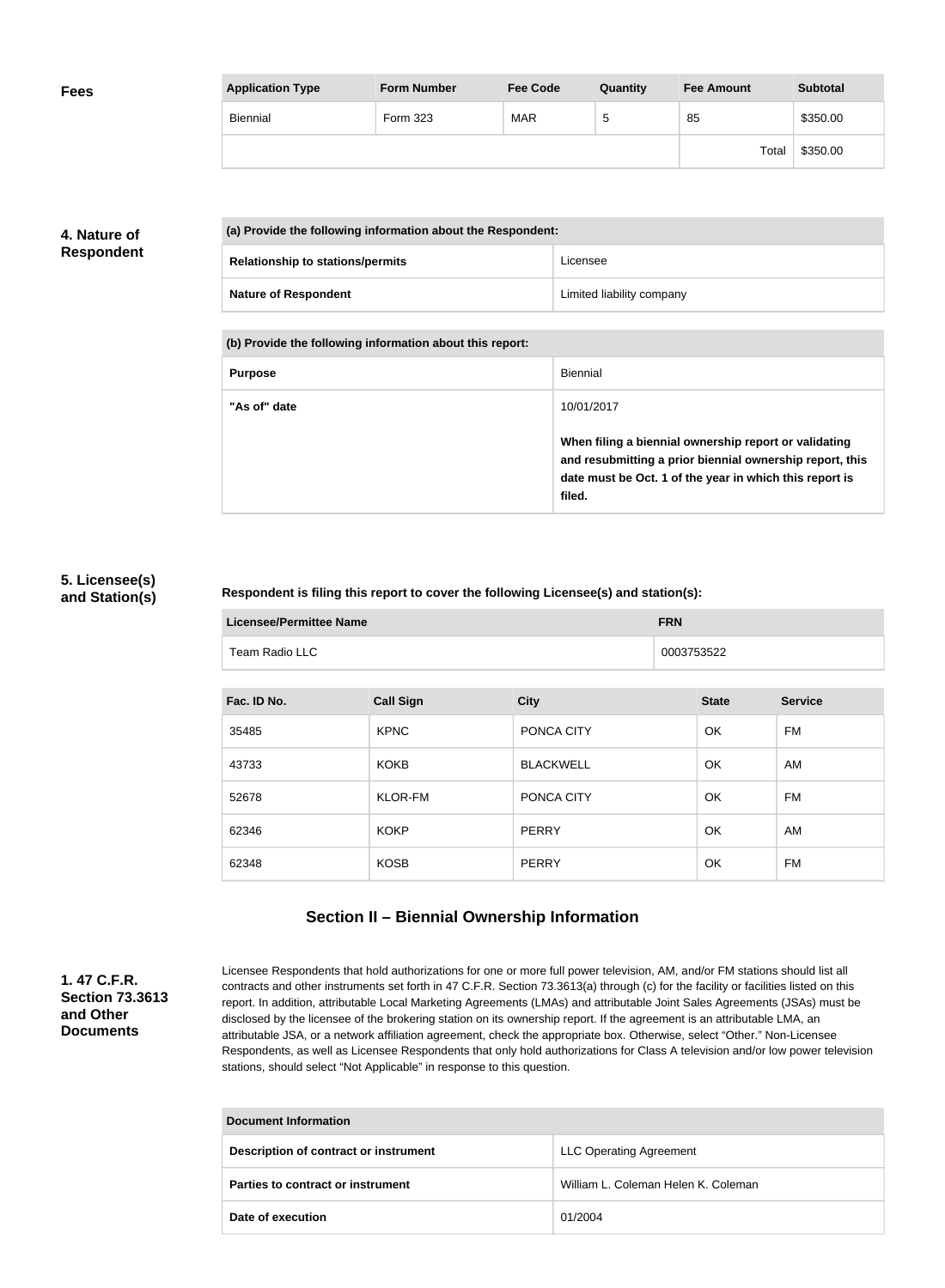| Date of expiration     | No expiration date                             |
|------------------------|------------------------------------------------|
| <b>Agreement type</b>  | Other                                          |
| (check all that apply) | <b>Agreement Type: LLC Operating Agreement</b> |

# **2. Ownership Interests**

**(a)** Ownership Interests. This Question requires Respondents to enter detailed information about ownership interests by generating a series of subforms. Answer each question on each subform. The first subform listing should be for the Respondent itself. If the Respondent is not a natural person, also list each of the officers, directors, stockholders, non-insulated partners, non-insulated members, and any other persons or entities with a direct attributable interest in the Respondent pursuant to the standards set forth in 47 C.F.R. Section 73.3555. (A "direct" interest is one that is not held through any intervening companies or entities.) List each interest holder with a direct attributable interest in the Respondent separately.

Leave the percentage of total assets (Equity Debt Plus) field blank for an interest holder unless that interest holder has an attributable interest in the Respondent solely on the basis of the Commission's Equity Debt Plus attribution standard, 47 C.F.R. Section 73.3555, Note 2(i).

In the case of vertical or indirect ownership structures, list only those interests in the Respondent that also represent an attributable interest in the Licensee(s) for which the report is being submitted.

Entities that are part of an organizational structure that includes holding companies or other forms of indirect ownership must file separate ownership reports. In such a structure do not report, or file a separate report for, any interest holder that does not have an attributable interest in the Licensee(s) for which the report is being submitted.

Please see the Instructions for further detail concerning interests that must be reported in response to this question.

**Ownership Information**

The Respondent must provide an FCC Registration Number for each interest holder reported in response to this question. Please see the Instructions for detailed information and guidance concerning this requirement.

| OWNERSHIP INTOHIAGON                                                                                                             |                                                         |                      |                            |
|----------------------------------------------------------------------------------------------------------------------------------|---------------------------------------------------------|----------------------|----------------------------|
| <b>FRN</b>                                                                                                                       | 0003753522                                              |                      |                            |
| <b>Entity Name</b>                                                                                                               | Team Radio LLC                                          |                      |                            |
| <b>Address</b>                                                                                                                   | PO Box                                                  |                      |                            |
|                                                                                                                                  | <b>Street 1</b>                                         | 102 E Grand Ave      |                            |
|                                                                                                                                  | <b>Street 2</b>                                         |                      |                            |
|                                                                                                                                  | <b>City</b>                                             | Ponca City           |                            |
|                                                                                                                                  | State ("NA" if non-U.S.<br>address)                     | OK                   |                            |
|                                                                                                                                  | <b>Zip/Postal Code</b>                                  | 74601                |                            |
|                                                                                                                                  | Country (if non-U.S.<br>address)                        | <b>United States</b> |                            |
| <b>Listing Type</b>                                                                                                              | Respondent                                              |                      |                            |
| <b>Positional Interests</b><br>(check all that apply)                                                                            | Respondent                                              |                      |                            |
| <b>Tribal Nation or Tribal</b><br><b>Entity</b>                                                                                  | Interest holder is not a Tribal nation or Tribal entity |                      |                            |
| <b>Interest Percentages</b><br>(enter percentage values                                                                          | <b>Voting</b>                                           | 0.0%                 | <b>Jointly Held?</b><br>No |
| from 0.0 to 100.0)                                                                                                               | <b>Equity</b>                                           | 0.0%                 |                            |
|                                                                                                                                  | <b>Total assets (Equity Debt</b><br>Plus)               | 0.0%                 |                            |
| Does interest holder have an attributable interest in one or more broadcast stations<br>No<br>that do not appear on this report? |                                                         |                      |                            |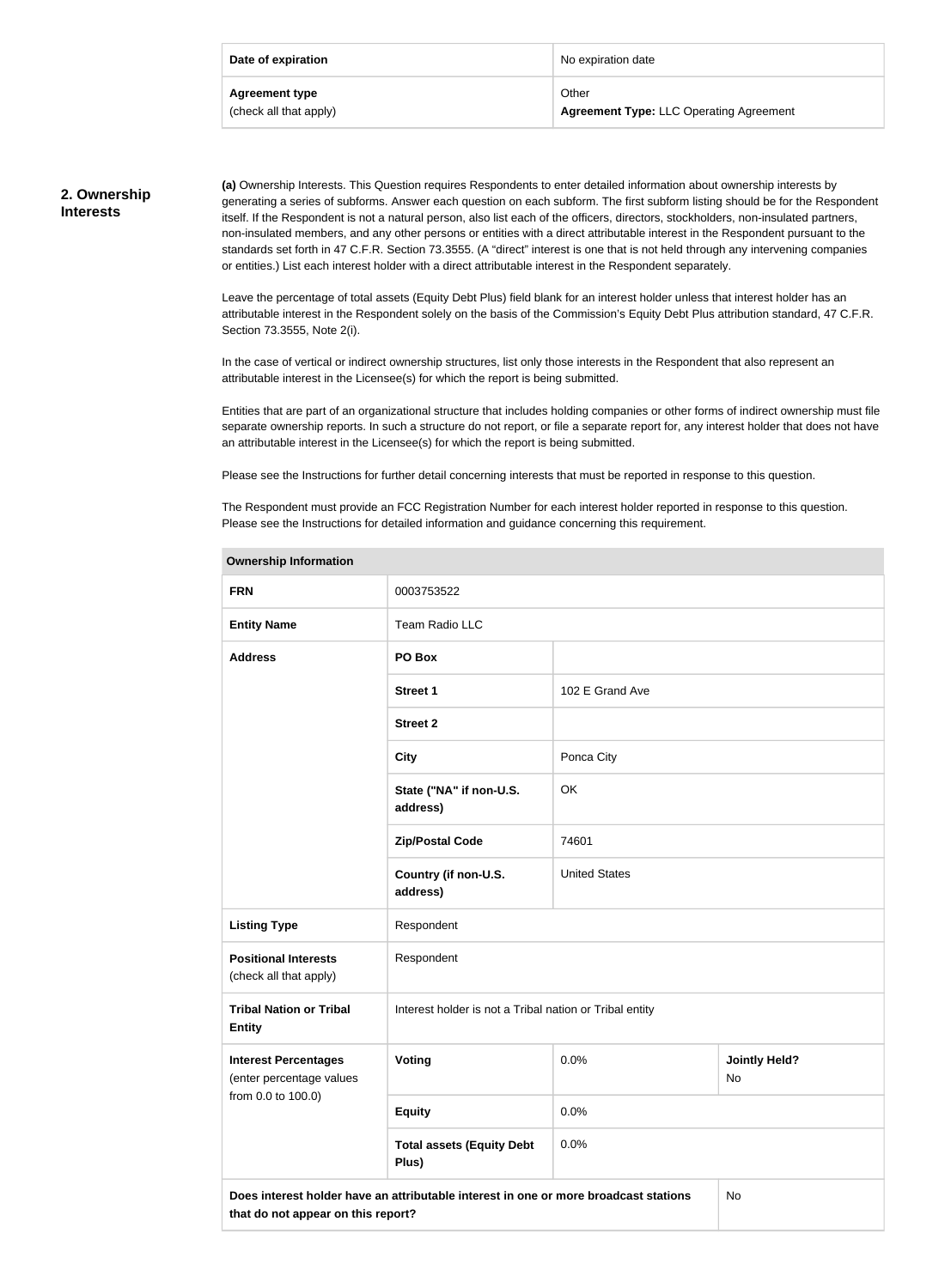| <b>Ownership Information</b>                                                               |                                           |                        |                            |
|--------------------------------------------------------------------------------------------|-------------------------------------------|------------------------|----------------------------|
| <b>FRN</b>                                                                                 | 0019253236                                |                        |                            |
| <b>Name</b>                                                                                | William L. Coleman                        |                        |                            |
| <b>Address</b>                                                                             | PO Box                                    |                        |                            |
|                                                                                            | <b>Street 1</b>                           | 600 Michael Lane       |                            |
|                                                                                            | <b>Street 2</b>                           |                        |                            |
|                                                                                            | <b>City</b>                               | Ponca City             |                            |
|                                                                                            | State ("NA" if non-U.S.<br>address)       | OK                     |                            |
|                                                                                            | <b>Zip/Postal Code</b>                    | 74604                  |                            |
|                                                                                            | Country (if non-U.S.<br>address)          | <b>United States</b>   |                            |
| <b>Listing Type</b>                                                                        | Other Interest Holder                     |                        |                            |
| <b>Positional Interests</b><br>(check all that apply)                                      | LC/LLC/PLLC Member                        |                        |                            |
| Citizenship, Gender,                                                                       | <b>Citizenship</b>                        | US                     |                            |
| <b>Ethnicity, and Race</b><br><b>Information (Natural</b>                                  | <b>Gender</b>                             | Male                   |                            |
| <b>Persons Only)</b>                                                                       | <b>Ethnicity</b>                          | Not Hispanic or Latino |                            |
|                                                                                            | Race                                      | White                  |                            |
| <b>Interest Percentages</b><br>(enter percentage values                                    | Voting                                    | 99.0%                  | <b>Jointly Held?</b><br>No |
| from 0.0 to 100.0)                                                                         | <b>Equity</b>                             | 99.0%                  |                            |
|                                                                                            | <b>Total assets (Equity Debt</b><br>Plus) | 99.0%                  |                            |
| Does interest holder have an attributable interest in one or more broadcast stations<br>No |                                           |                        |                            |

| <b>Ownership Information</b> |                                     |                      |  |
|------------------------------|-------------------------------------|----------------------|--|
| <b>FRN</b>                   | 0019253251                          |                      |  |
| <b>Name</b>                  | Helen Coleman                       |                      |  |
| <b>Address</b>               | PO Box                              |                      |  |
|                              | <b>Street 1</b>                     | 600 Michael Lane     |  |
|                              | <b>Street 2</b>                     |                      |  |
|                              | <b>City</b>                         | Ponca City           |  |
|                              | State ("NA" if non-U.S.<br>address) | OK                   |  |
|                              | <b>Zip/Postal Code</b>              | 74604                |  |
|                              | Country (if non-U.S.<br>address)    | <b>United States</b> |  |
| <b>Listing Type</b>          | Other Interest Holder               |                      |  |

**that do not appear on this report?**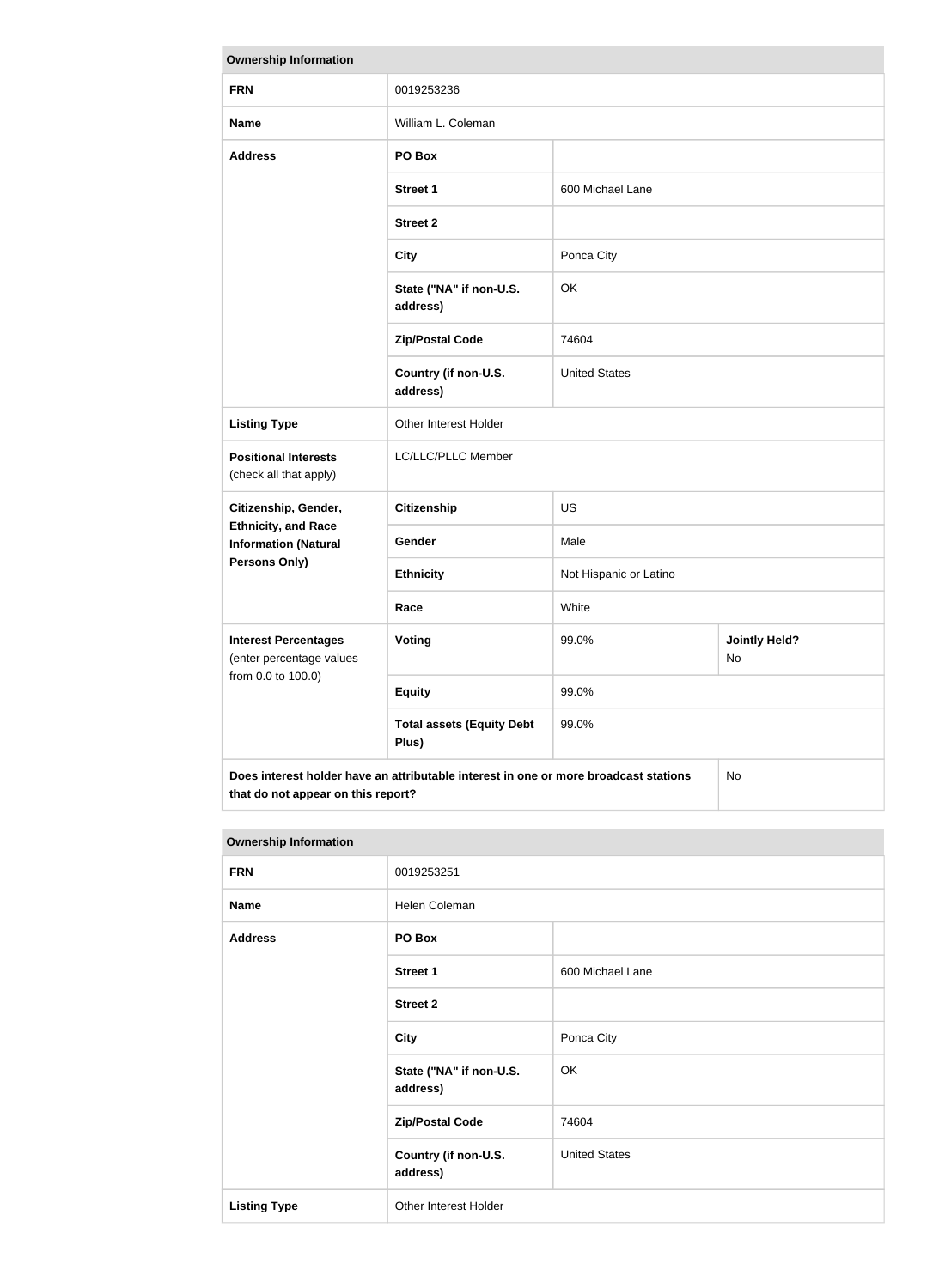| <b>Positional Interests</b><br>(check all that apply)                                                                                                                                                       | <b>LC/LLC/PLLC Member</b>                 |                        |                                   |
|-------------------------------------------------------------------------------------------------------------------------------------------------------------------------------------------------------------|-------------------------------------------|------------------------|-----------------------------------|
| Citizenship, Gender,<br><b>Ethnicity, and Race</b><br><b>Information (Natural</b><br><b>Persons Only)</b>                                                                                                   | <b>Citizenship</b>                        | <b>US</b>              |                                   |
|                                                                                                                                                                                                             | <b>Gender</b>                             | Female                 |                                   |
|                                                                                                                                                                                                             | <b>Ethnicity</b>                          | Not Hispanic or Latino |                                   |
|                                                                                                                                                                                                             | Race                                      | White                  |                                   |
| <b>Interest Percentages</b><br>(enter percentage values<br>from 0.0 to 100.0)                                                                                                                               | Voting                                    | 1.0%                   | <b>Jointly Held?</b><br><b>No</b> |
|                                                                                                                                                                                                             | <b>Equity</b>                             | 1.0%                   |                                   |
|                                                                                                                                                                                                             | <b>Total assets (Equity Debt</b><br>Plus) | 1.0%                   |                                   |
| Does interest holder have an attributable interest in one or more broadcast stations<br><b>No</b><br>that do not appear on this report?                                                                     |                                           |                        |                                   |
| (b) Respondent certifies that any interests, including equity, financial, or voting<br>Yes<br>interests, not reported in this filing are non-attributable.<br>If "No," submit as an exhibit an explanation. |                                           |                        |                                   |

| (c) Does the Respondent or any reported interest holder<br>hold an attributable interest in any newspaper entities in<br>the same market as any station for which this report is<br>filed, as defined in 47 C.F.R. Section 73.3555?                                                                                                                                                                                                                                                                                                                                                                                                              | No |
|--------------------------------------------------------------------------------------------------------------------------------------------------------------------------------------------------------------------------------------------------------------------------------------------------------------------------------------------------------------------------------------------------------------------------------------------------------------------------------------------------------------------------------------------------------------------------------------------------------------------------------------------------|----|
| If "Yes," provide information describing the interest(s), using<br>EITHER the subform OR the spreadsheet option below.<br>Respondents with a large number (50 or more) of entries to<br>submit should use the spreadsheet option.                                                                                                                                                                                                                                                                                                                                                                                                                |    |
| NOTE: Spreadsheets must be submitted in a special XML<br>Spreadsheet format with the appropriate structure that is<br>specified in the documentation. For instructions on how to<br>use the spreadsheet option to complete this question<br>(including templates to start with), please Click Here.                                                                                                                                                                                                                                                                                                                                              |    |
| If using the subform, leave the percentage of total assets<br>(Equity Debt Plus) field blank for an interest holder unless<br>that interest holder has an attributable interest in the<br>newspaper entity solely on the basis of the Commission's<br>Equity Debt Plus attribution standard, 47 C.F.R. Section<br>73.3555, Note 2(i). If using an XML Spreadsheet, enter "NA"<br>into the percentage of total assets (Equity Debt Plus) field<br>for an interest holder unless that interest holder has an<br>attributable interest in the newspaper entity solely on the<br>basis of the Commission's Equity Debt Plus attribution<br>standard. |    |
| The Respondent must provide an FCC Registration Number<br>for each interest holder reported in response to this<br>question. Please see the Instructions for detailed information<br>and guidance concerning this requirement.                                                                                                                                                                                                                                                                                                                                                                                                                   |    |